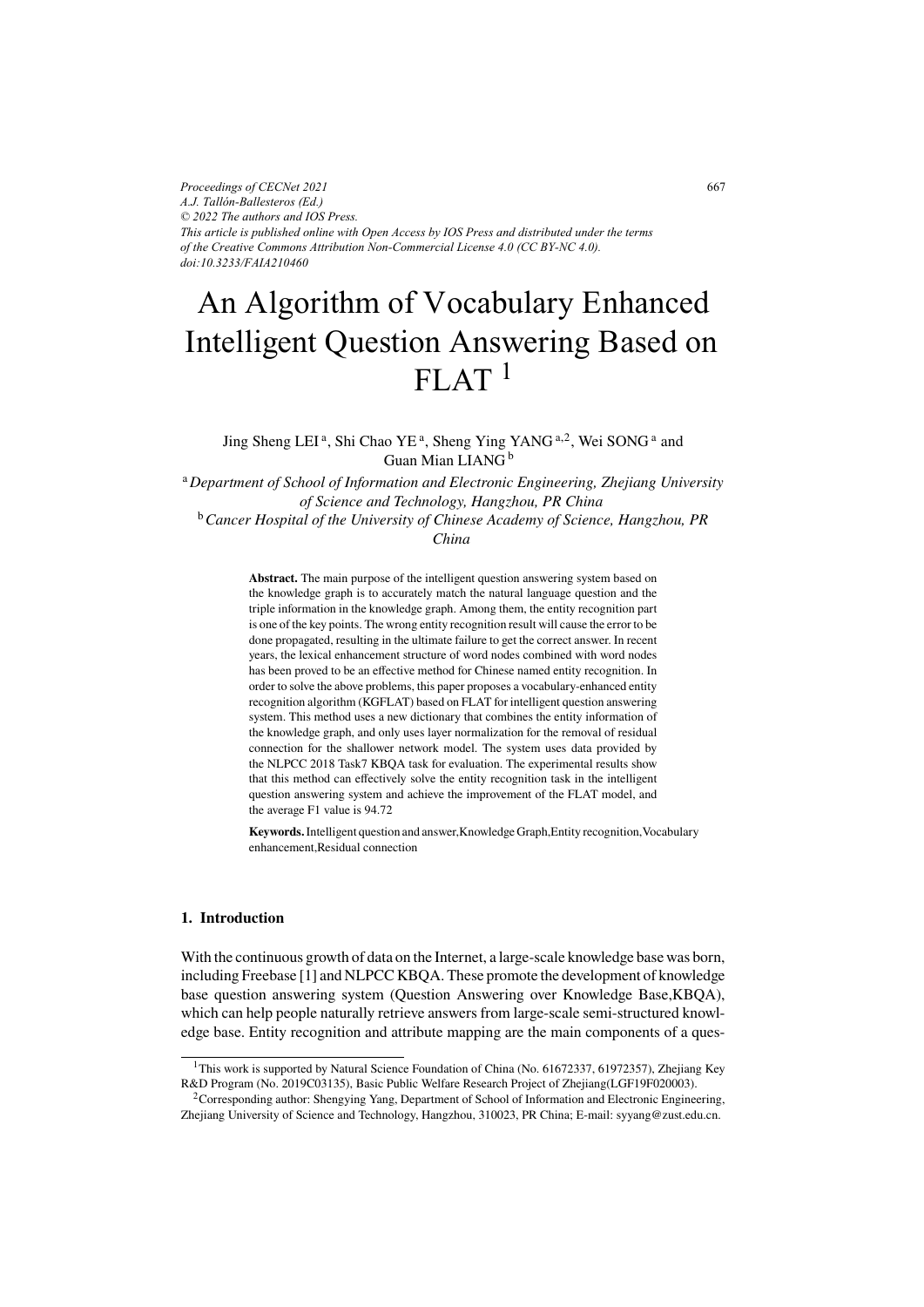tion answering system based on large-scale knowledge base. Because there are many different ways to ask the same question, the deep understanding of the input question is the key to realize an intelligent question answering system based on a knowledge base. The intelligent question answering system of knowledge graph based on information extraction method can effectively locate the key entities in the question and match the correct answer from the knowledge graph.

In May 2012, Google proposed the concept of Knowledge Graph [2], which is a new type of data representation. The knowledge graph model can understand the relationship between objective things by storing entities, relationships between entities and attributes. The basic unit is a triplet, such as "entity-attribute-attribute value" or "entity-relationentity". Therefore, the knowledge graph is a high-quality corpus, which can efficiently organize and manage data information.

The knowledge graph intelligent question answering system based on the information extraction method first needs to obtain the entity information in the question sentence through the named entity recognition technology. If the entity-related information is queried in the knowledge graph, we can obtain the subgraph of the knowledge graph centered on the entity node. The candidate answer is the node or edge in the subgraph of the knowledge graph. Then, the question sentence is transformed into a question feature vector through information extraction technology. Finally, the problem feature vector and candidate answers are filtered through the classifier to find the correct answer. HUANG [3] proposed a named entity model based on LSTM and CRF, which are widely used in the entity recognition part of intelligent question answering systems based on knowledge graphs. However, this method can only be based on characters or vocabulary in Chinese, and cannot solve the Chinese entity boundary problem well.

In this article, our contributions are as follows:

1. The KBQA framework based on information extraction is proposed, and the Flat-Lattice model is applied to the entity recognition part of the knowledge graph intelligent question answering system.

2. Designed a vocabulary enhancement method based on FLAT model and combined with knowledge graph entities. This method can effectively solve the problem that the intelligent question answering entity recognizes the boundary of some Chinese entities. While based on characters, the vocabulary information of entities in the knowledge graph is introduced, which enriches the high-level features of the text information more specifically, thereby improving the recognition of question entities in the Chinese intelligent question answering system based on the knowledge graph.

3. By designing the entity tagging algorithm of question-and-answer pairs based on remote supervision, the data set of NLPCC2018-KBQA is labeled, so that it can be used for named entity evaluation.

4. A large number of experiments were conducted on the NLPCC 2018 Task7 KBQA task, and our model achieved good accuracy, recall rate and f1 score.

#### **2. Related Work**

The method is based on information extraction first needs to obtain the entity information in the question through the named entity recognition technology. If the entity-related information is queried in the knowledge graph, we can obtain the subgraph of the knowl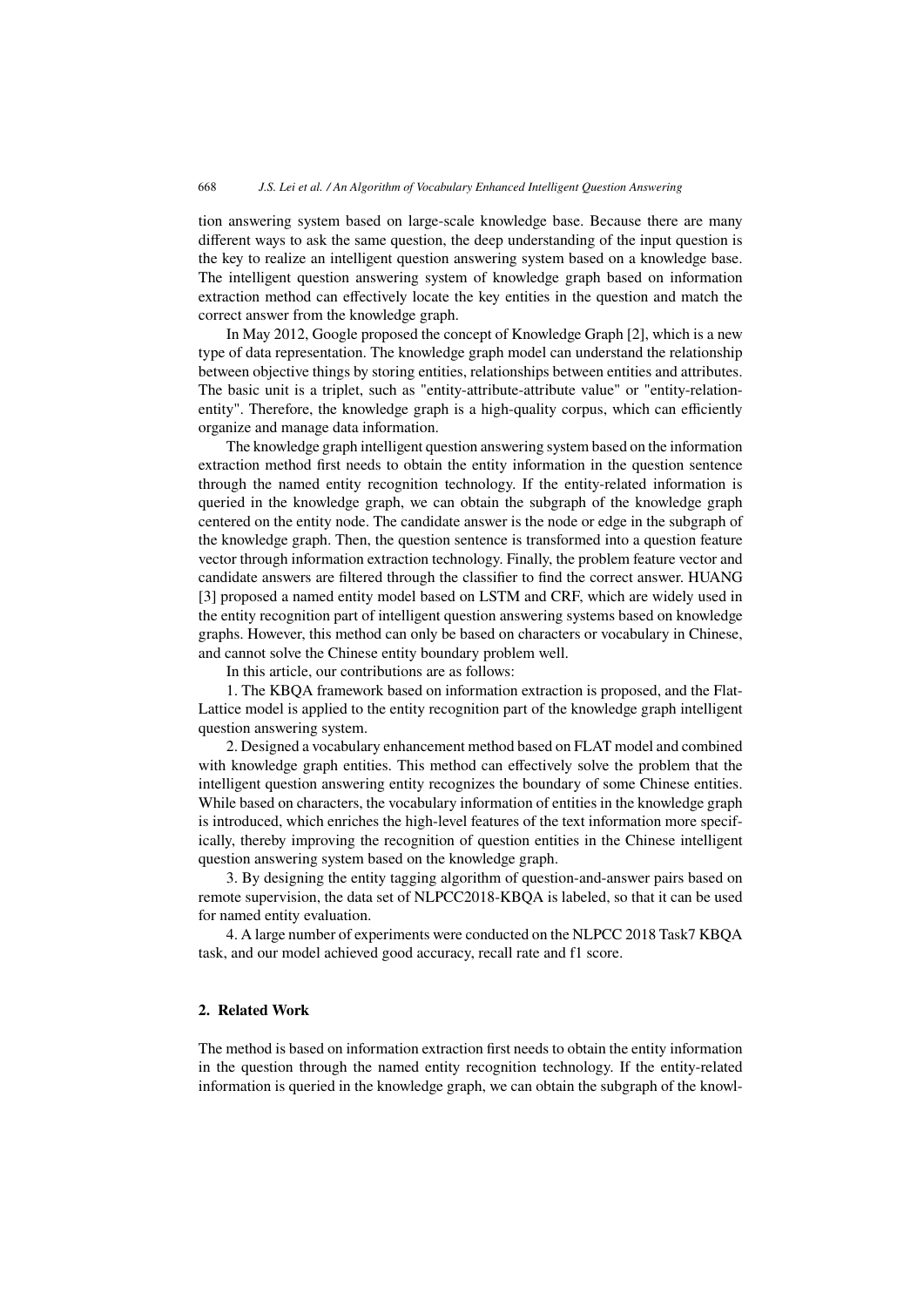edge graph centered on the entity node. The candidate answer is the node or edge in the subgraph of the knowledge graph. Then, the question sentence is transformed into a question feature vector through information extraction technology. Finally, the problem feature vector and candidate answers is filtered through the classifier to find the correct answer.

The deep neural network model has become a research trend in named entity recognition tasks because it does not require manual feature engineering and expert knowledge in related fields [4]. Liu [5] proposed a sequence tagging framework LM-LSTM-CRF. In addition to the word-level knowledge contained in pre-trained word embeddings, this framework also integrates a character-aware neural language model, so the language model can be effectively used Extract character-level knowledge from a self-contained sequence information. Yan [6] proposed a NER architecture-TENER that uses transformer encoders to simulate character-level features and word-level features. It greatly improves performance by introducing orientation perception, distance perception and scale-free attention. Gui [7] proposed a Chinese NER model LRCNN based on convolutional neural network. This method combines vocabulary and reflection mechanism to make parallel modeling of all characters and potential words in a sentence.

BERT [8] is a language representation model based on a pre-trained deep bidirectional Transformer [9] structure proposed by Google in October 2018. Use the context information of the word to do feature extraction, dynamically adjust the word vector according to the different context information, and solve the problem of word2vec[10]. To use the pre-trained BERT, you only need to load the pre-trained model as the word embedding layer of your current task, and then build the subsequent model structure for the specific task.

According to the language characteristics of English, identifying the categories of entities is the main task of English named entity recognition task. Compared with English, Chinese has no linguistic characteristics that can determine the boundaries of entities, such as the spaces between words and words and the obvious capital letters of entity words. Therefore, determining the entity boundary is one of the research focuses of Chinese named entity task. Character-based entity recognition and word-based entity recognition after word segmentation are two common ways of Chinese named entity recognition at present. However, the semantic meaning of a sentence in Chinese will change due to different results of word segmentation, resulting in errors. Therefore, the characterbased method is generally better than the vocabulary-based method in Chinese named entity recognition. Recent studies have shown that lexical boundaries are beneficial to the determination of entity boundaries in Chinese named entity tasks. Therefore, on the basis of the character-based method, the use of vocabulary information, through the way of vocabulary enhancement, so as to improve the performance of the Chinese named entity recognition system. Zhang [11] applied lexical enhancement method to Chinese named entity recognition for the first time, and proposed a lattice structure LSTM model-Lattice LSTM for Chinese NER. The model encodes the input character sequence and all the potential words matched with the dictionary, and fuses the vocabulary information into the original cyclic neural network model. Gui [12] proposed a global semantic graph neural network (LGN), based on dictionaries, in which the graph structure is composed of characters as nodes and matched lexical information as edges. The network uses dictionary knowledge to connect the characters to obtain local combinations, while global relay nodes can capture global sentence semantics and long-range dependencies, so that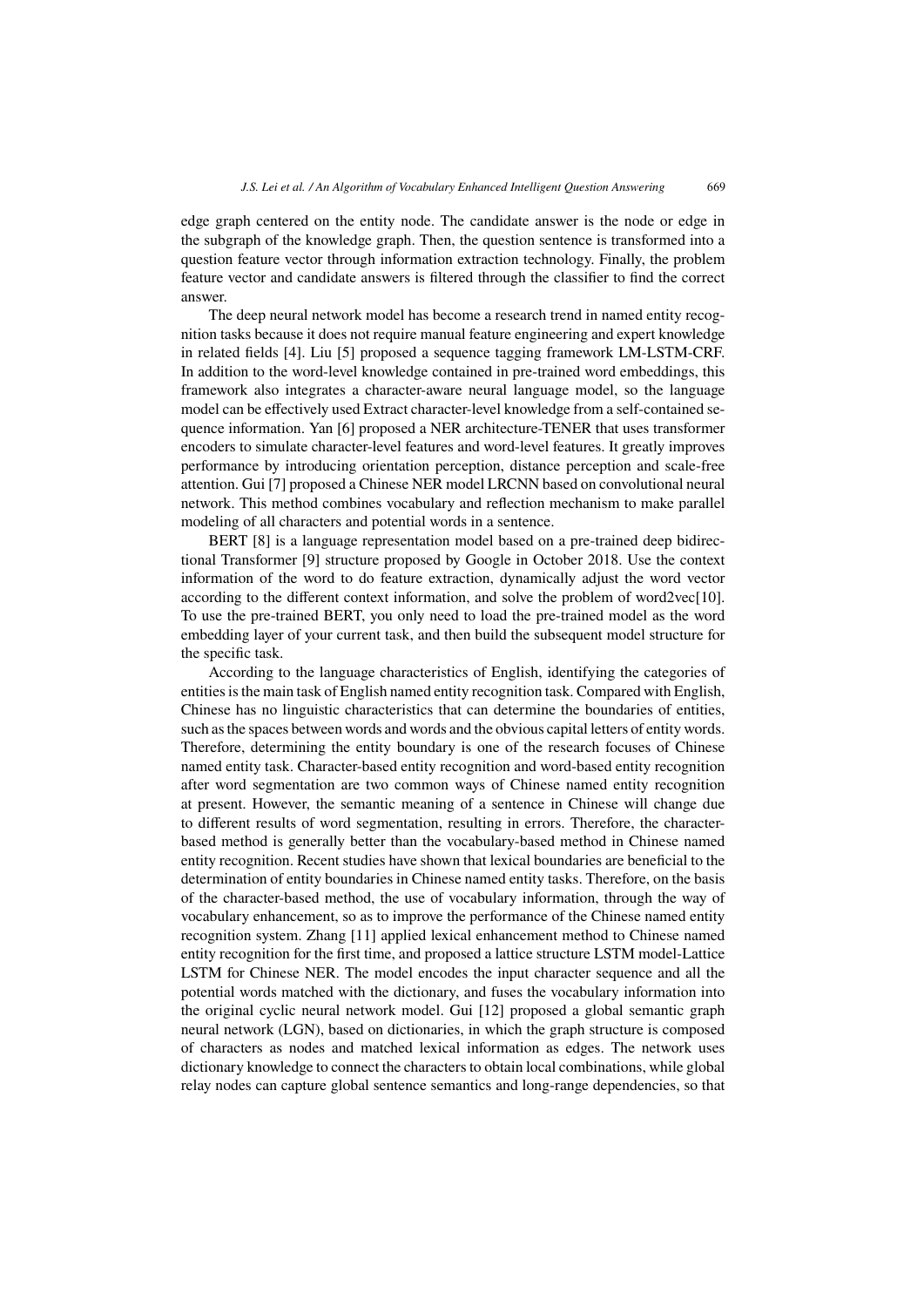the model of rnn is easily affected by word ambiguity. Liu [13] proposed the WC-LSTM model, which adds word information to the beginning or end of a word, which reduces the impact of word segmentation errors on the acquisition of word boundary information. At the same time, through four different strategies, the lexical information are encoded into a fixed size representation, so that effective parallelization training can be carried out. Ma [14] introduce lexical information in the embedding layer through the Soft-lexicon method. For different sequence frameworks, this method avoids the complex design of the sequence modeling architecture, and can introduce dictionary information by finetuning the character representation layer. Li [15] proposed FLAT, which transforms the grid structure into a plane structure composed of spans. Each span corresponds to a character or latent word and its position in the original lattice. At the same time, according to the fully connected self-attention mechanism in Transformer, it can well capture the long-distance dependence and use it to introduce the position vector to maintain the position information. Thus it can be seen that it is of great research significance to apply vocabulary enhancement technology to the entity recognition steps in the intelligent question answering system of Chinese knowledge graph.

## **3. Methodology**

The system is mainly composed of two parts: named entity recognition and attribute mapping. Among them, the purpose of the entity recognition step is to find the entity information in the question, and the purpose of the attribute mapping step is to determine the related attributes of the question after finding the question entity. This paper will introduce the model of named entity recognition step in detail.

## *3.1. Named Entity Recognition*

The entity recognition part is mainly to find the entity information in the question, which is used for the subsequent steps of attribute mapping in the intelligent question and answer. The model framework of this part of this article is shown in Figure 1. First, combine the entity vocabulary information in the knowledge graph to construct a lattice structure composed of characters and vocabulary, flatten it, and then encode the relative position of awakening according to the span of the lattice. Finally, the coding information combined with the model is used to identify the correct entity in the question.

# *3.2. Dictionary Combining Entity Information Of Knowledge Graph*

This model does named entity recognition in question sentences. Except for byte points, the added word nodes is added according to the dictionary. The FLAT model uses the word segmentation information of the giga dictionary. As long as the word segmentation information appears in the question sentence, it is added as a new word node. For this task, there is more redundant information. The appearance of the entity in the question is related to but not exactly the same as the entity vocabulary in the mention2id file, such as participles, abbreviations or abbreviations. The new dictionary mainly focuses on the word segmentation, acronyms or abbreviations of the entity information in the knowledge graph through the mention2id file. The new vocabulary is more accurate, and the entity is more targeted on the vocabulary. At the same time, simplifying the vocabulary helps to improve the efficiency of the model.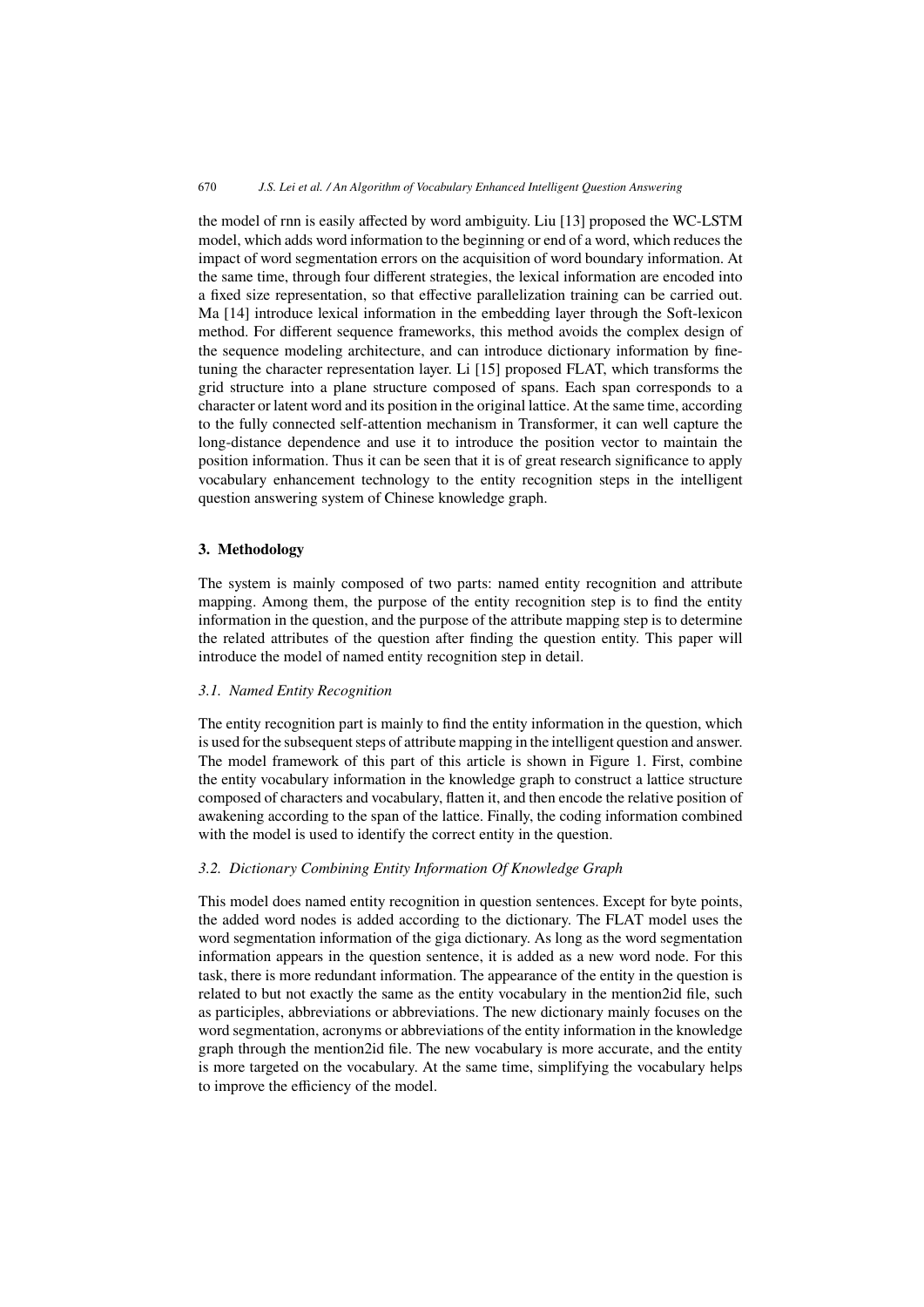

**Figure 1.** an algorithm of vocabulary-enhanced intelligent question-answer entity recognition based on FLAT

#### *3.3. Converting Lattices To FLAT Structures*

The sentence is matched with the new dictionary in the form of characters, and the obtained information is the grid. Convert it to a flat structure as shown in Figure 1. The plane grid is displayed in the form of a span. A span consists of token, head and tail. In this form, a character or vocabulary information can be marked. In order to express the position information of each token, the model uses head and tail to indicate the position index of the first and last characters of each token in the input sequence. If the token information is a single character, its head and tail are the same. Therefore, byte points are constructed by the same symbols of head and tail, and word nodes are marked by different head and tail by constructing jumping paths. And the change is recoverable, and the original structure of the plane grid can be restored.

## *3.4. Relative Position Coding Of Span*

By encoding the relative position of the spans, we encode the interactions between spans of different lengths in a planar lattice structure. According to the span of head and tail, the two spans Ya and Yb of a planar lattice have three relationships: separation, intersection and inclusion. We use the continuous transformation calculation of head and tail information, and use the form of a dense vector to model their relationship. This method not only represents the relationship between the two markers, but also contains information such as the distance between words. The four relative distances of Ya and Yb are calculated by the following formula, they can represent the relationship between the two, where  $h[a]$  and  $t[a]$  represent the head and tail information about the span Ya, and  $l_{ab}^{(hh)}$  represents The distance between the head of Ya and the tail of Yb, the rest of  $l_{ab}^{(ht)}$ ,  $l_{ab}^{(th)}$  and  $l_{ab}^{(tt)}$  can be deduced by analogy.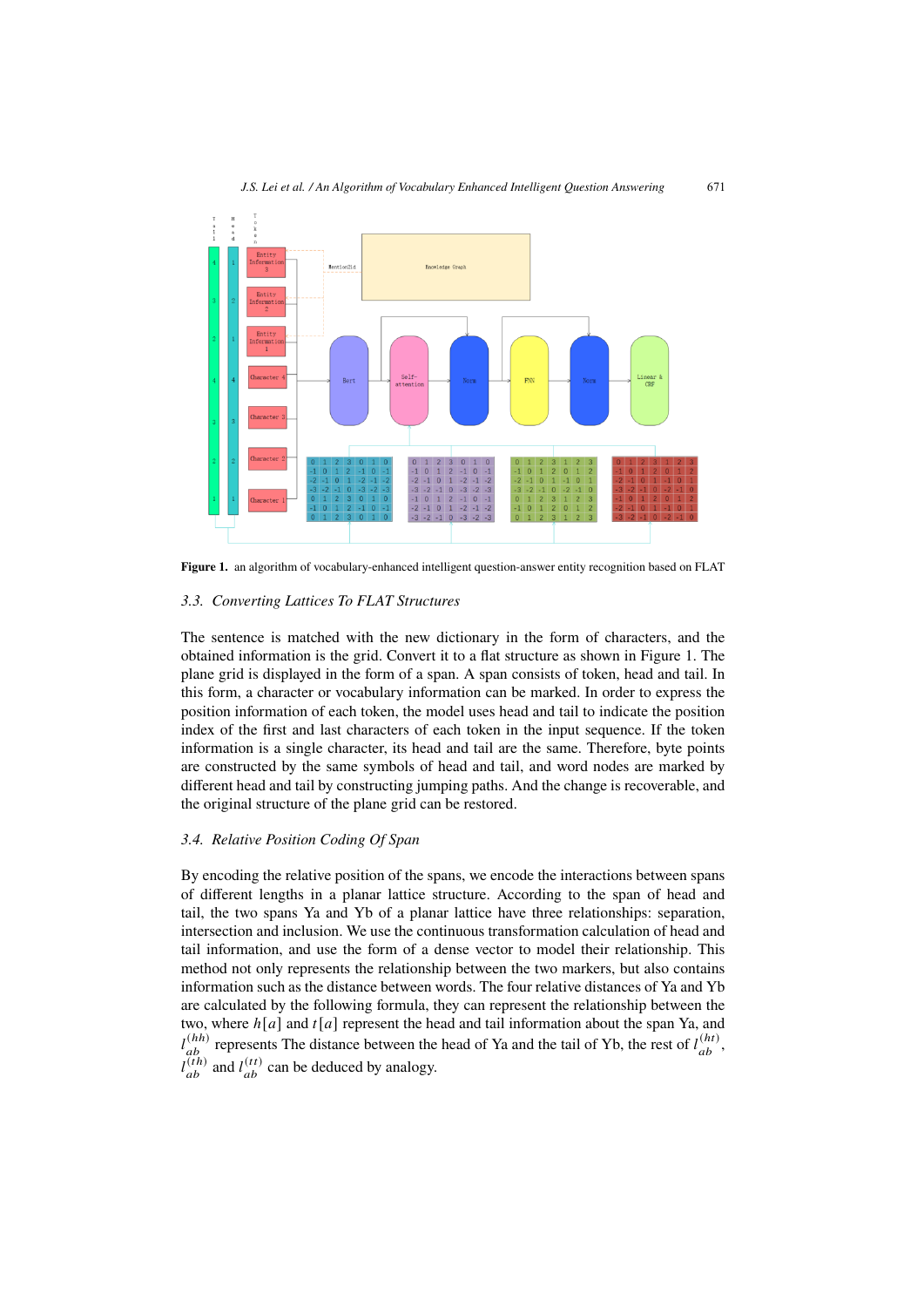$$
l_{ab}^{(hh)} = h[a] - h[b] \tag{1}
$$

$$
l_{ab}^{(ht)} = h[a] - t[b] \tag{2}
$$

$$
l_{ab}^{(th)} = t[a] - h[b] \tag{3}
$$

$$
l_{ab}^{(tt)} = t[a] - t[b] \tag{4}
$$

As shown in the following formula, referring to the method of Vaswani et al. [9], and through the nonlinear transformation of the above four distance formulas, the final relative position coding of the span is obtained.

$$
P_d^{(2k)} = \sin(d/10000^{2k/d_{mod}e} \tag{5}
$$

$$
P_d^{(2k+1)} = \cos(d/10000^{2k/model})\tag{6}
$$

$$
M_{ab} = ReLU(W_m(P_{l_{ab}^{(hh)}} \oplus P_{l_{ab}^{(h)}} \oplus P_{l_{ab}^{(th)}} \oplus P_{l_{ab}^{(t)}}))
$$
\n(7)

Where d is  $l_{ab}^{(hh)}$ ,  $l_{ab}^{(ht)}$ ,  $l_{ab}^{(th)}$ ,  $l_{ab}^{(tt)}$ , Wm is a learnable parameter, and k represents the position-coded dimension index. Then, according to the method of Dai et al. [16], a variant of self-attention is used to encode the relative span position, and the calculation formula is as follows:

$$
A_{a,b}^{*} = W_{q}^{T} E_{Y_{a}}^{T} E_{Y_{b}} W_{k,E} + W_{q}^{T} E_{Y_{a}}^{T} M_{ab} W_{k,M} + u^{T} E_{Y_{b}} W_{k,E} + v^{T} M_{ab} W_{k,M}
$$
(8)

Among them,  $W_q$ ,  $W_{k,M}$ ,  $W_{k,E} \in \mathbb{R}^{l_{model} \times l_{head}}$  and  $u, v \in \mathbb{R}^{l_{head}}$  are the learnable parameters.

## *3.5. Remove Residual Connection*

The purpose of residual connection is to solve the degradation problem that when the layers of the training network are getting deeper and deeper, the training effect is not as good as the relatively shallow network. By adding shortcut connections, the residual network makes the training model easier to optimize. The residual block consists of a multi-layer network containing shortcut connections. A residual block is represented by the following formula, and the residual network is composed of residual blocks.

$$
X_{l+1} = X_1 + F(x_1, W_1) \tag{9}
$$

The additional X term can solve the problem of gradient disappearance in the process of back propagation. Because when the network calculates the partial derivative of X, there is an extra constant 1.

Transform uses the structure of a six-layer encoder-decoder, which consists of a selfattention mechanism and a feed-forward network (FFN) , with residual connections and layer normalization added after each sublayer. The calculation formula is as following: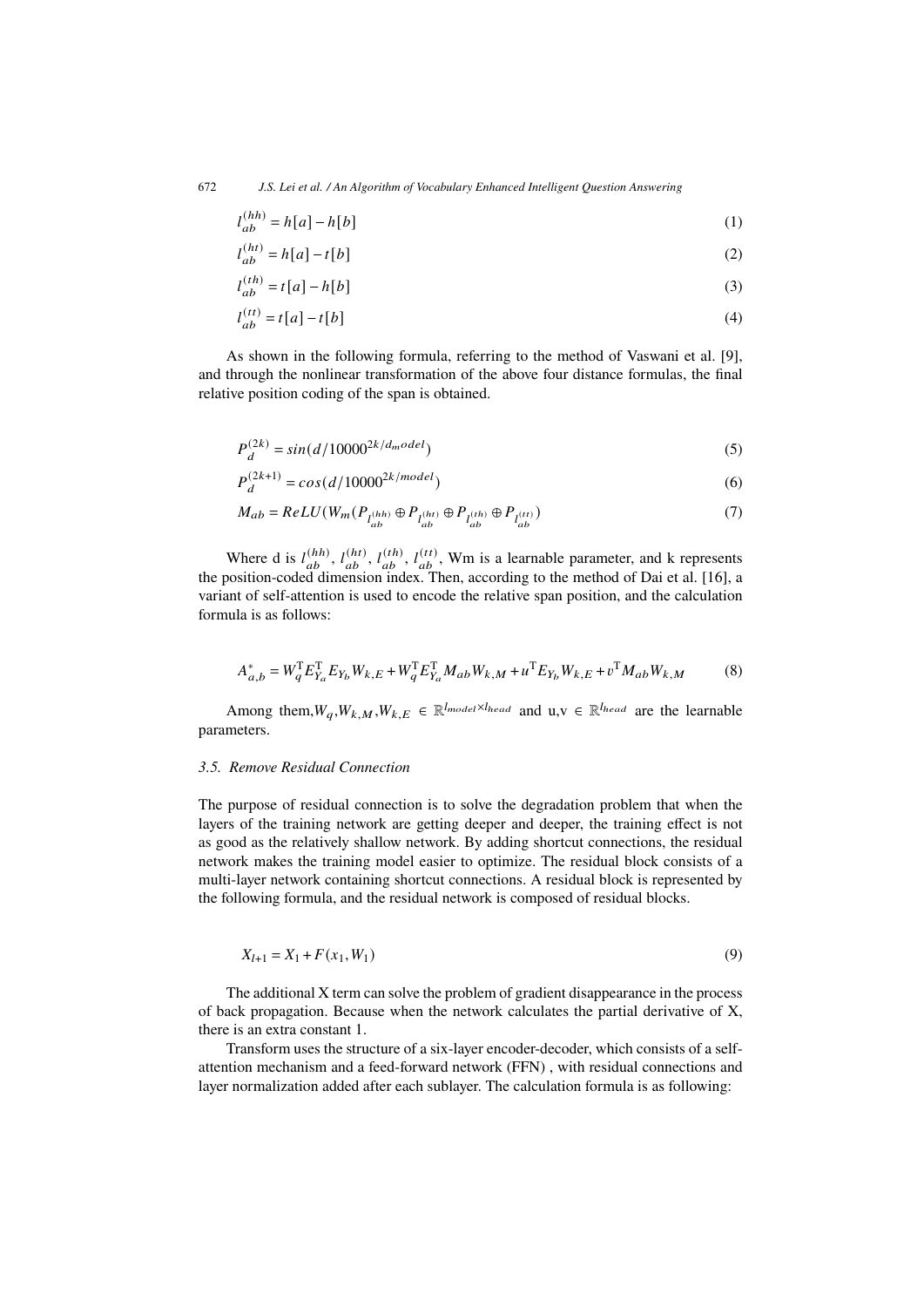$$
Att(A, V) = softmax(A)V
$$
\n(10)

$$
A_{ab} = \frac{Q_i K_j^T}{\sqrt{d_{head}}}
$$
\n<sup>(11)</sup>

$$
[Q, K, V] = E_x[W_q, W_k, W_v]
$$
\n<sup>(12)</sup>

Among them,  $W_a$ ,  $W_k$ ,  $W_v \in \mathbb{R}^{l_{model} \times l_{head}}$  are the learnable parameters, and the model in this paper replaces  $A_{ab}$  with  $A^*_{a,b}$  in formula 8.FLAT inherited this structure directly, but he actually only used one layer of encoder. We think this is a shallower network compared to transform, so the residual connection is removed and only layer normalization is used. Finally, the character representation is put into the output layer, and then the entity recognition task is completed through the Conditional Random Field (CRF) [17].

#### **4. Experiments**

#### *4.1. Experimental Data And Preprocessing*

This experiment uses data provided by the NLPCC 2018 Task7 KBQA task. The task data contains 24,479 one-to-one corresponding question and answer data pairs and the required knowledge graph. The knowledge graph provided by this data contains 6,502,738 entities, 587,875 attributes, and 43,063,769 triples. It is currently one of the large-scale open domain knowledge graphs in Chinese. Each row in the knowledge graph stores a triple (entity, attribute, attribute value/entity).

Because the NLPCC2018-KBQA dataset is not a dataset in the task area of named entity recognition, the 24479 question-and-answer pairs of data it provides do not clearly indicate the location of the entity. Therefore, this experiment is based on the idea of remote supervision. According to the triples of the provided knowledge graph, remote supervision annotates the entity sequence of the question in the question and answer pair. In this way, a data set with entity sequence annotations that can be used in the entity recognition step is obtained.

The key idea of the question-and-answer entity labeling algorithm based on remote supervision is to deduce the corresponding triples of each question-and-answer pair from the triplet knowledge base. For the knowledge graph triplet set, when there is a triple (e, r, s), s is included in the answer of a certain question and answer pair, and e is included in the corresponding question, then the question is considered question The sentence entity matches successfully. Find from the question whether the entity in the corresponding triple is included. If the entity is not included, use the mention2id file to replace the entity name with its corresponding synonym to continue the search. After finding the entity, it is written in the NER training corpus format, and each word is given a corresponding label such as B-ENT, as shown in Figure 2.

The collection of 24479 questions and answer data pairs, mention2id files and 43063796 knowledge graph triples provided by the NLPCC 2018 Task7 KBQA task are preprocessed through 2.1.2 steps. First, a mapping dictionary AnswerDict with a length of 21269 is formed, that is, the size of the dictionary key when the question and answer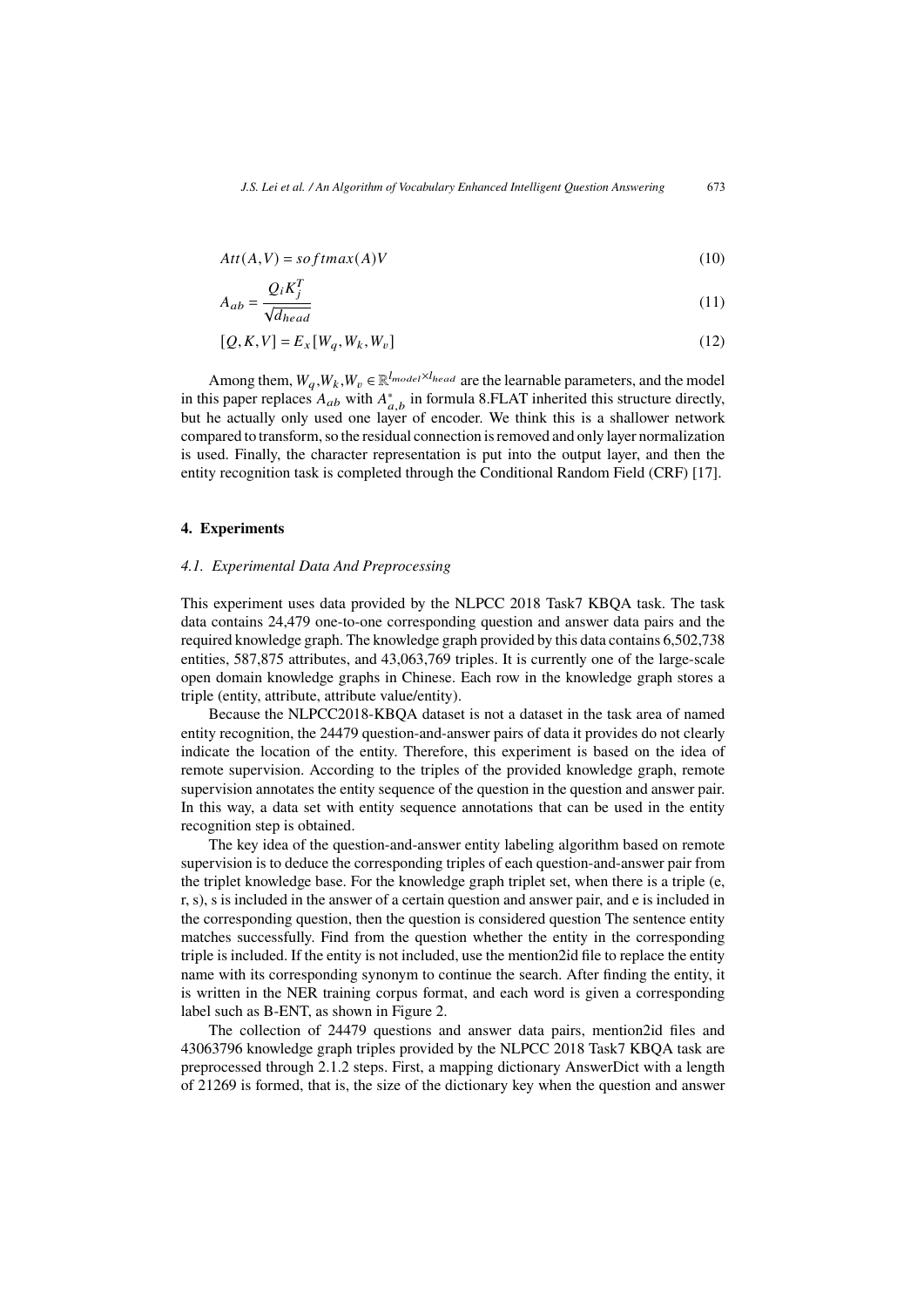类胡萝卜素是做什么 用 的  $B-BNT$   $T-BNT$   $T-BNT$   $T-BNT$   $T-BNT$   $T-BNT$   $0$   $0$   $0$ 

**Figure 2.** training expectation format after labeling

| hatch          | 8      |  |
|----------------|--------|--|
| learning rate  | 0.0005 |  |
| optimizer      | SGD    |  |
| -momentum      | 0.9    |  |
| head           | 8      |  |
| head dim       | 16     |  |
| output dropout | 03     |  |
| warmup         | 0.1    |  |
|                |        |  |

**Table 1.** KGFLAT model parameter list

pair is built, which is the number of answers that are not repeated in the data. Find from the question whether it contains the entity in the corresponding triple. If it does not contain the entity, replace the entity name with its corresponding synonym through the mention2id file to continue the search. Even then, there are still entities that cannot be found in the corresponding question. So, discard this part of the data. Finally, 15640 valid questions and answers are labeled successfully by the question-and-answer entity labeling algorithm based on remote supervision.

Split the dataset 80 % as the training set, 10 % as the validation set, and 10 % as the test set. The number of training sets, verification sets and test sets are 12512, 1564 and 1564 respectively.At the same time, in order to obtain a reliable and stable model, the ten-fold cross-validation (10-fold cross-validation) method [18] is used for training. Models that work well on the validation set are evaluated on the test set. According to the common evaluation criteria of intelligent question and answer, the accuracy, recall rate and average F1 value were used to evaluate the experimental results.

#### *4.2. Experimental Settings And Parameter Optimization*

The experiment was carried out in the Ubuntu 18.04 system, where the CPU was an Intel i5-7500 processor with 4 cores, the GPU was NVIDIA TITAN XP-12GB, and the memory was 16GB. The model training process is carried out on the GPU, and the experimental code adopts the Pytorch deep learning framework.

The dimension of the input word vector in the model is 50, the Batch Size is set to 8, the learning rate is set to 0.0005, and the parameter optimizer uses the SGD optimizer. More model parameters are shown in Table 1:

#### *4.3. Experimental Results And Analysis*

In order to verify the advancement of this model, the classical models BI-LSTM[3], Lattice LSTM [11] , TENER [6] , LRCNN [7] , FLAT [15] and BERT-LSTM are tested on this dataset. The experimental results are shown in table 2.

Comparing the classic model and the current Chinese named entity recognition model with better performance, as shown in Table 2, the model proposed in this paper has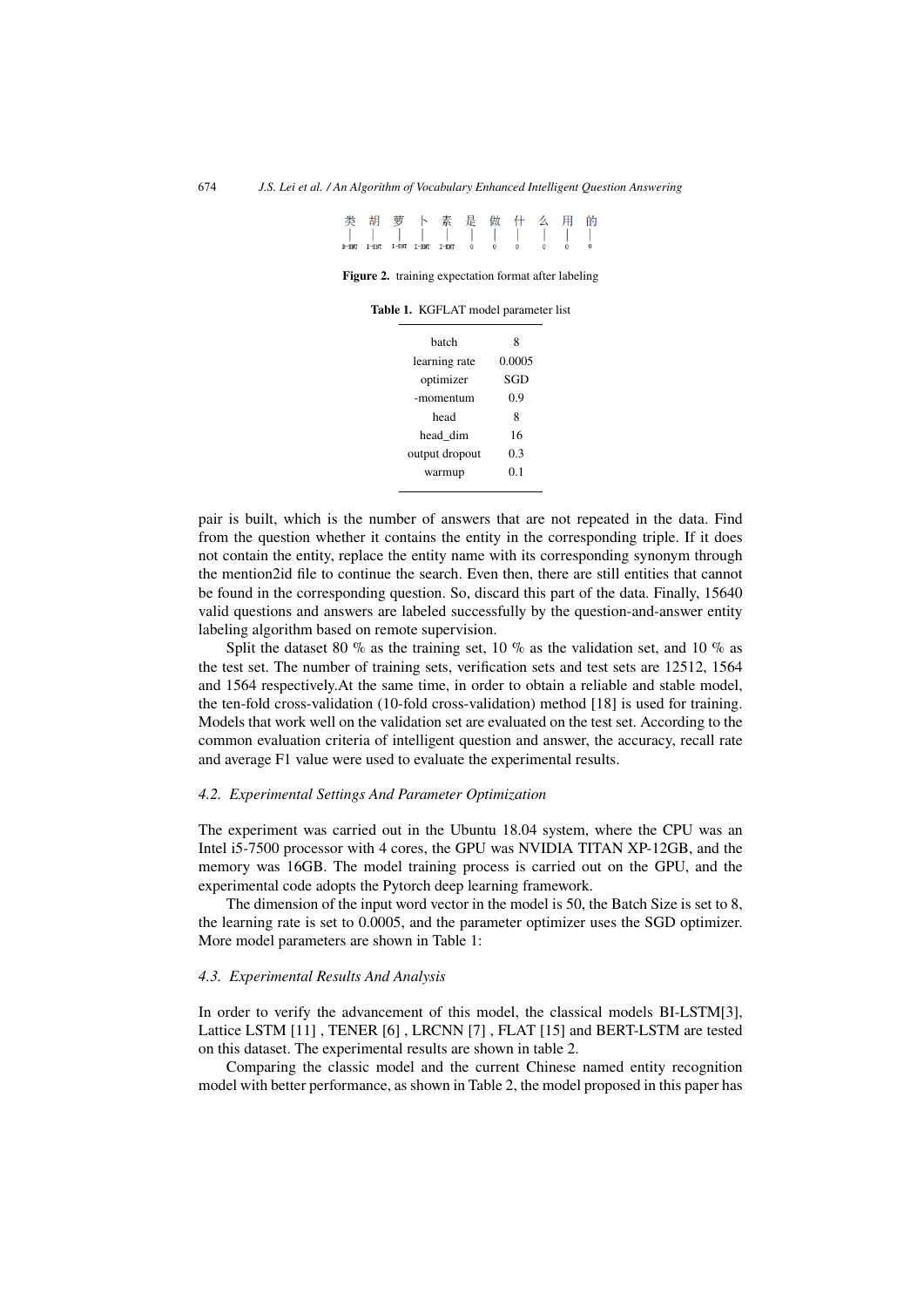| Model                | P     | R     | F1    |
|----------------------|-------|-------|-------|
| LSTM+CRF             | 88.00 | 86.88 | 87.44 |
| Lattice LSTM         | 89.76 | 89.82 | 89.79 |
| <b>TENER</b>         | 90.50 | 90.27 | 90.38 |
| LRCNN                | 91.32 | 90.91 | 91.11 |
| FLAT                 | 91.99 | 91.99 | 91.99 |
| <b>BERT+LSTM+CRF</b> | 93.22 | 92.64 | 92.93 |
| <b>BERT +FLAT</b>    | 93.92 | 93.70 | 93.81 |
| <b>BERT+FLATND</b>   | 94.50 | 94.56 | 94.52 |
| BERT+FLATNR          | 94.29 | 94.47 | 94.38 |
| <b>BERT+KGFLAT</b>   | 94.75 | 94.69 | 94.72 |
|                      |       |       |       |

**Table 2.** Comparison of KGFLAT with the classic model on the NLPCC 2018 Task7 KBQA task data set

achieved better results. As shown in Table 2, compared with the classic models based on recurrent neural networks and combined with Lattice lattice structure, such as Bi-LSTM, LatticeLSTM and BERT-LSTM, the average F1 value of the model in this paper increased by 7.28, 4.93, and 1.79 percentage points, respectively; compared with the model TENER, LRCNN and FLAT increased by 4.34, 3.61, and 2.73 percentage points respectively. The performance of this model in this data is significantly improved, which is better than the performance of the above model in this data.

The FLAT model uses a character vector and word vector which are trained by Giga Dictionary. In this paper, the pre-training model Bert is used to train the embedding. On this basis, the performance of the model FLATND after modifying the dictionary combined with the knowledge graph entity information and the model FLATNR after de-residual connection on the data is the same as the performance of the original FLAT model on the data Promote. KGFLAT not only uses the new dictionary but also removes the residual connections. Compared with the original FLAT model, the average F1 value of this model is improved by 0.91  $\%$ . The model in this paper verifies the effectiveness of the new dictionary and de-residual connection to improve the ability of the FLAT model, and the average F1 value reaches 94.72.

#### **5. Conclusion**

Entity recognition is a difficulty in building an intelligent question answering system based on knowledge graph. The model proposed in this paper solves this problem well. Traditional entity recognition algorithms is mainly based solely on character information or word information. If it is a character -based approach, words are often rarely considered, so a large amount of information contained in the vocabulary can not be used. Lexical boundaries usually play an important role in entity boundaries, and the entity information in the knowledge graph can make entity recognition algorithms more targeted. Based on the knowledge corpus of NLPCC2018-KBQA, this paper proposes and applies the question-answer entity labeling algorithm based on remote supervision and the wordenhanced entity recognition algorithm based on FLAT. The above data and algorithms is used to build an intelligent question answering system. In the entity recognition step,